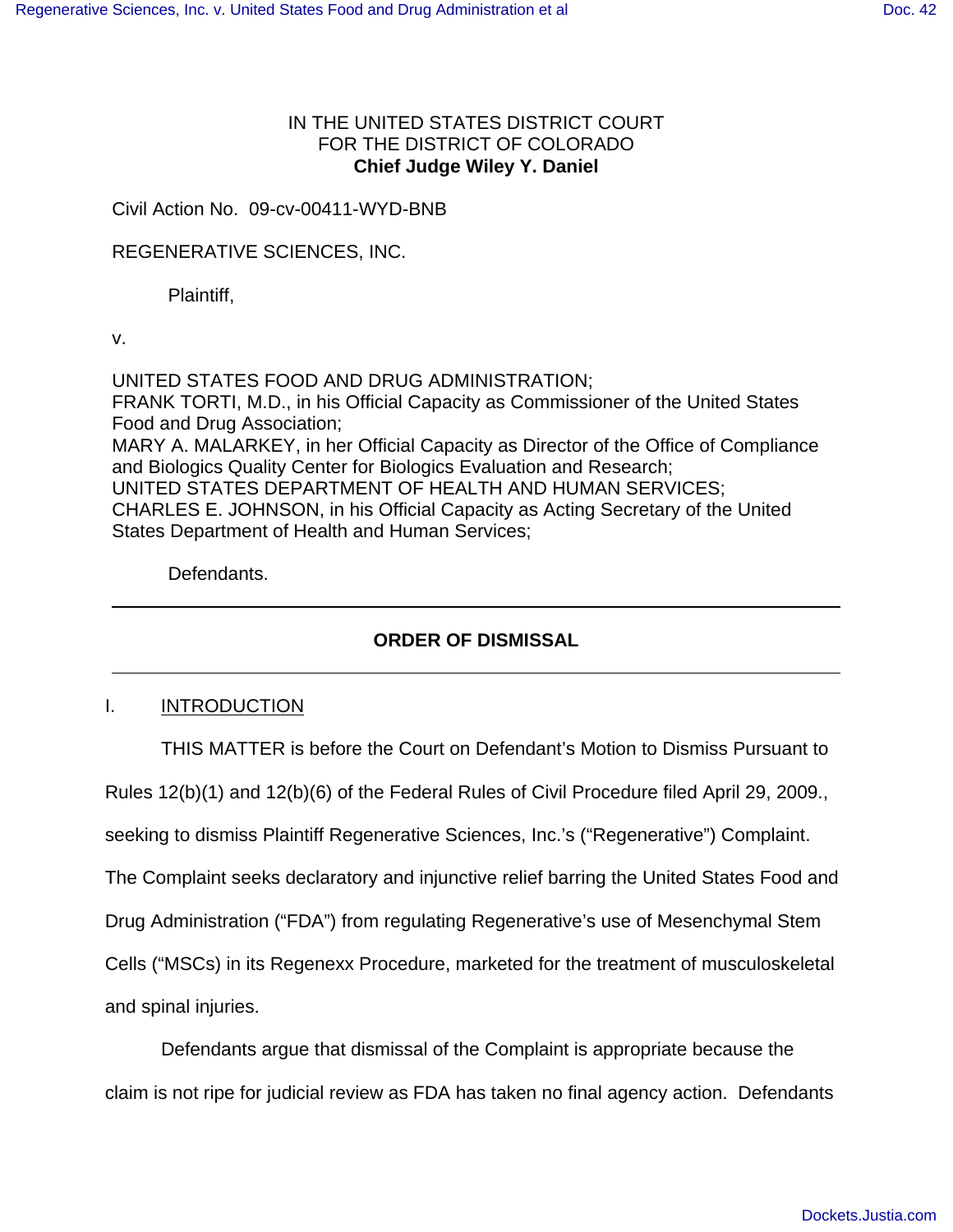also argue that the Court lacks jurisdiction to enjoin FDA's enforcement under the Federal Food, Drug, and Cosmetic Act ("FD&C Act").

 A response in opposition to the motion was filed on May 26, 2009. Regenerative argues that Defendants' motion does not meet the requirements for a Rule 12(b) dismissal and that Defendants' arguments in support of the motion fail as a matter of law. A reply was filed on May 26, 2009. For the reasons stated below, the motion to dismiss is granted.

### II. BACKGROUND

Plaintiff Regenerative consists of two physicians who operate a small medical facility in Broomfield. They assert that their patients come to them when they are experiencing moderate to severe joint, muscle, tendon or bone pain due to injury or other conditions which traditionally could only be treated by invasive surgical procedures and rehabilitation. Regenerative performs the procedure known as the "Regenexx Procedure" which it asserts helps the patient avoid the need for surgery.

The Regenexx Procedure begins with one of Regenerative's physicians taking bone marrow from the back of a patient's hip through a needle. Blood is also taken from a vein in the patient's arm. The bone marrow and blood is then sent to Regenerative's laboratory (also located in Broomfield) where the MSCs are isolated from the bone marrow and then multiplied using the natural growth factors in the patient's blood. After approximately 1-2 weeks, the MSCs are placed back into the patient's injured area (i.e. knee, hip, rotator cuff). According to Regenerative, the MSCs then begin to repair the patient's degenerated or injured area.

 $-2$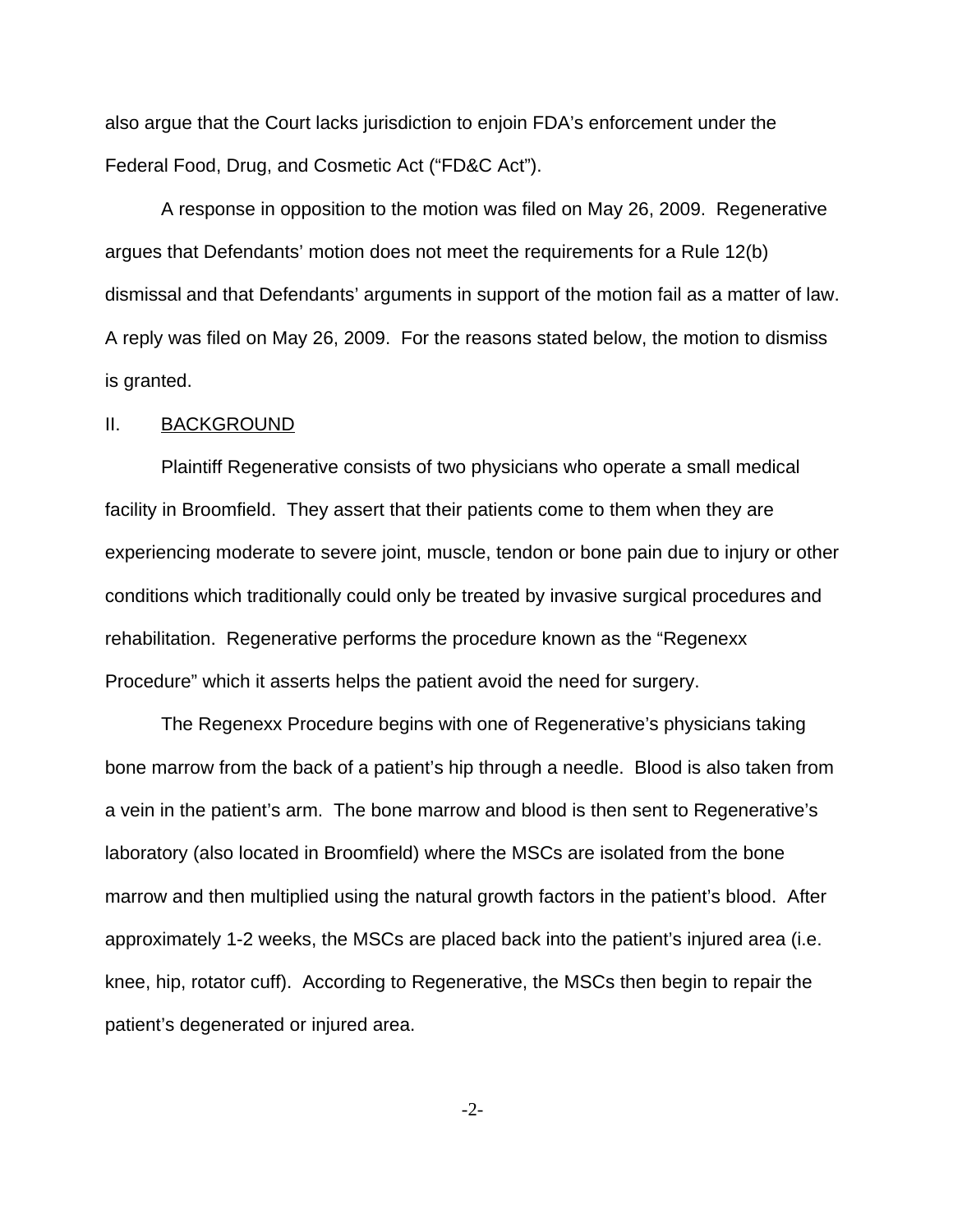The Public Health Service Act ("PHS Act") authorizes the FDA to regulate human cells, tissues, or cellular and tissue based products ("HCT/Ps"). Regenerative does not dispute that the MSCs used in the Regenexx Procedure meet the definition of HCT/Ps. HCT/Ps are defined as "articles containing or consisting of human cells or tissues that are intended for implantation, transportation, infusion, or transfer into a human recipient." 21 C.F.R. § 1271.3(d). Instead, Regenerative claims that this is a new definition created by the FDA in 2005 without affording the public with notice or the opportunity to comment and was an *ultra vires* act.

HCT/Ps are not subject to additional statutory requirements, such as biologies license application ("BLA") or investigational new drug ("IND") requirements, if all the criteria in 21 C.F.R. § 1271.10(a) are met. If any of the criteria are not met, HCT/Ps are regulated both by the PHS Act, 42 U.S.C. § 264, and under the FD&C Act and § 262 of the PHS Act, as devices, drugs and/or biological products. See 21 C.F.R. § 1271.20.

The PHS Act defines a biological product as a "virus, therapeutic serum, toxin, antitoxin, vaccine, blood, blood component or derivative, allergenic product, or analogous product applicable to the prevention, treatment or cure of a disease or condition of human beings. 42 U.S.C. § 262(i). Biological products can also be contemporaneously regulated as drugs and are generally subject to the same requirements that apply to all drugs. Id., § 262(j).

The FC&C Act defines "drug" to include, among other things, "articles intended for use in the diagnosis, cure, mitigation, treatment, or prevention of disease in man." 21 U.S.C.  $\S 321(g)(1)(B)$ . A "new drug" is defined as (1) a drug that is "not generally recognized, among experts qualified by scientific training and experience . . . as safe and

-3-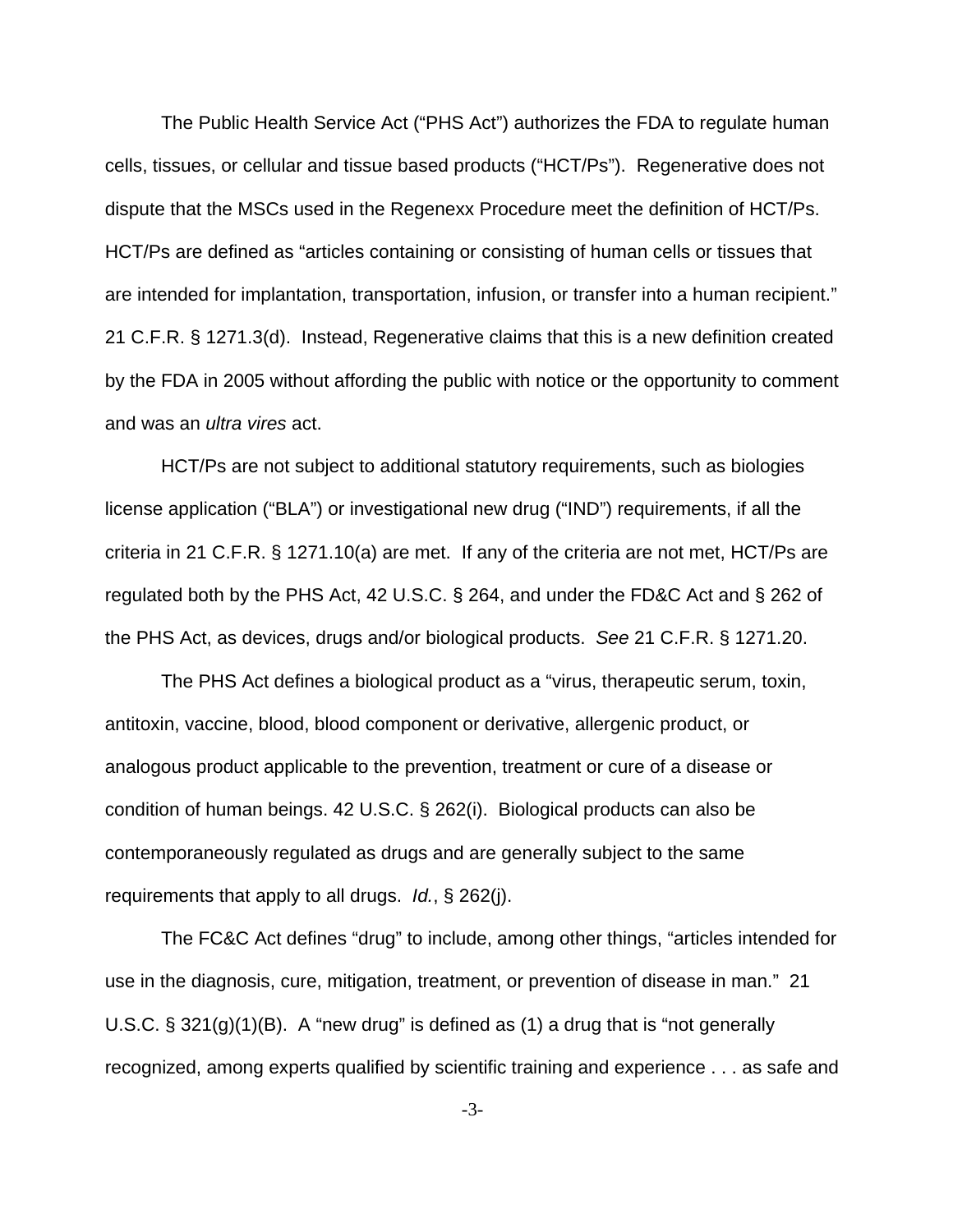effective for use under the conditions prescribed, recommended, or suggested in the labeling thereof," or (2) a drug that, "as a result of investigations to determine the safety and effectively for use under such conditions, has become so recognized, but which has not, otherwise than in such investigations, been used to a material time under such conditions." 21 U.S.C. § 321(p).

Under the FD&C Act, a "new drug" cannot be distributed in interstate commerce until the drug's sponsor receives FDA approval. 21 U.S.C. §§ 331(d), 355(b). For new drugs, the sponsor must seek approval to market a product by submitting a new drug application to FDA pursuant to the FD&C Act. Id., § 355(a). For biological products the sponsor must seek FDA's approval by submitting a BLA pursuant to the PHS Act. 42 U.S.C. § 262(a). In both cases, approval depends upon a scientific showing, satisfactory to FDA, that the product is both safe and effective for its intended use. Further, before a sponsor can test a biological product or other new drug on humans, it must seek approval from FDA by submitting an IND pursuant to the FD&C Act, 21 U.S.C. § 355(i)(1); 21 C.F.R. § 312.2(a).

In this case the FDA sent a letter dated July 25, 2008, to Regenerative. It stated that the Agency's review of Regenerative's web site found that it touts the Regenexx procedure as a "groundbreaking procedure" to "regenerate bone and cartilage" and "relieve[] pain and restore[] mobility in people who "suffer from painful and debilitating orthopedic conditions." (Compl., Att. A at 1.) The letter advised Regenerative that, based on the information presented on the web site, it was promoting the "use of [MSCs] under conditions that cause these cells to be drugs" under section 201(g) of the FD&C Act (21 U.S.C. § 321(g)) and biological products, as defined in section 351(i) of the PHS

-4-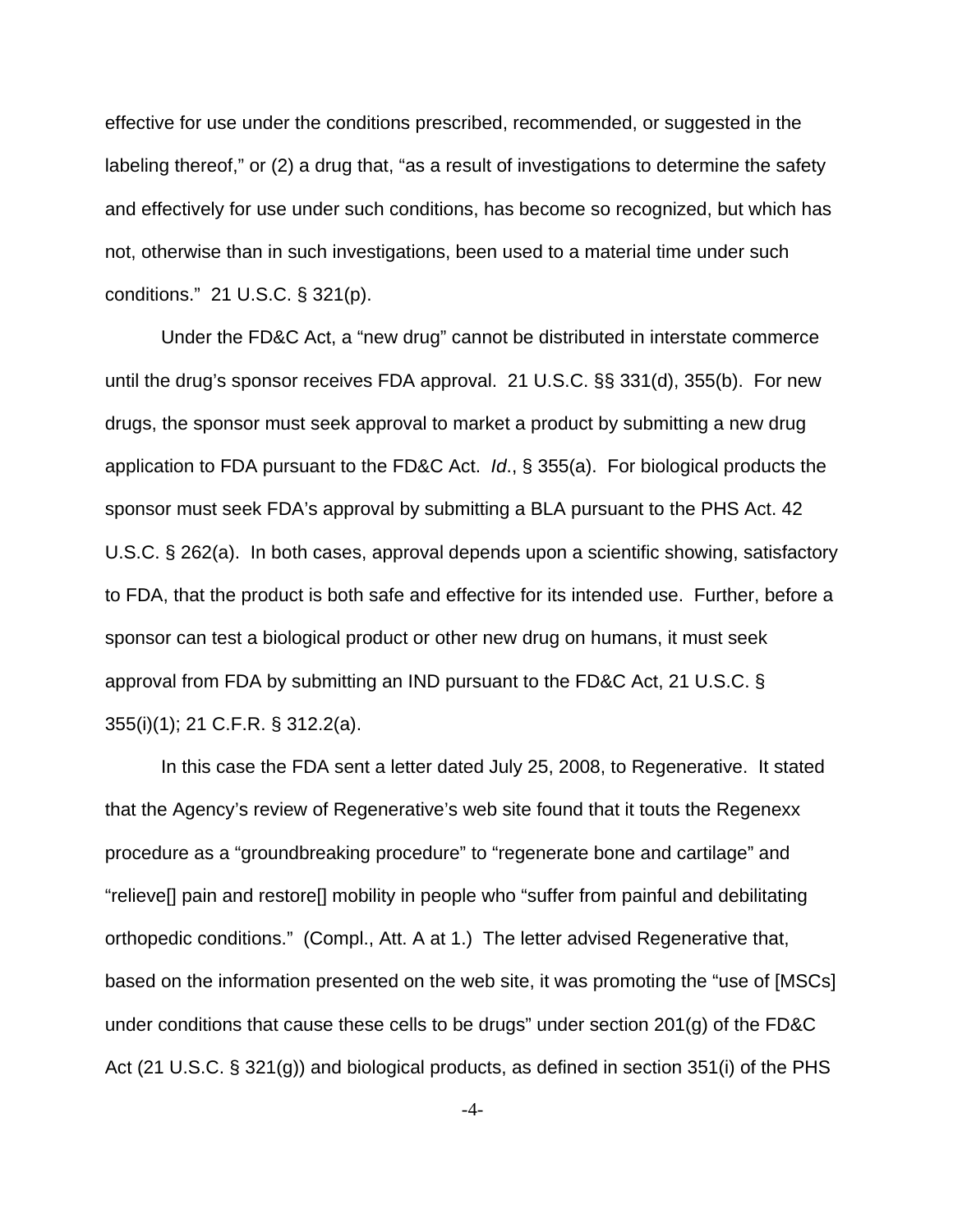Act (42 U.S.C. § 262). The FDA letter also noted that the MSCs used in the Regenexx procedure to do not meet all of the criteria in 21 C.F.R. § 1271.10 that set forth the circumstances in which HCT/Ps such as MSCs are not subject to the BLA and IND requirements.

The letter further advised that because Regenerative's use of the MSCs in the Regenexx Procedure has not been authorized by the FDA, through either the BLA or IND process, its use "appears to violate the [FD&C] Act and the PHS Act and may result in FDA seeking relief as provided by law." (Id.) The letter concluded by requesting that Regenerative notify FDA in writing "of the steps you have taken or will take to address the violations noted above and to prevent their recurrence." In accordance with its policy, the FDA posted the letter on its web site so that it was available to the public.

On August 22, 2008, Regenerative submitted a response to the FDA letter, claiming that the MSCs are not drugs and biological products. (Compl., Att. E.) The letter set forth facts and arguments that supported its position that the MSCs should not be regulated by FDA.

On February 23, 2009, FDA commenced an inspection of Regenerative's facilities pursuant to the inspectional authority granted under the FD&C Act and the PHS Act. On February 26, 2009, three days after FDA began inspection, Regenerative filed this lawsuit. It also filed a motion for protective order claiming that FDA's inspection was allowing it to gather discovery in an unsupervised manner not permitted by the Federal Rules of Civil Procedures. The motion for protective order was denied.

Regenerative then brought this suit, alleging that the definitional regulation of HCT/Ps is too broad and that Congress did not intend to give FDA the authority to

-5-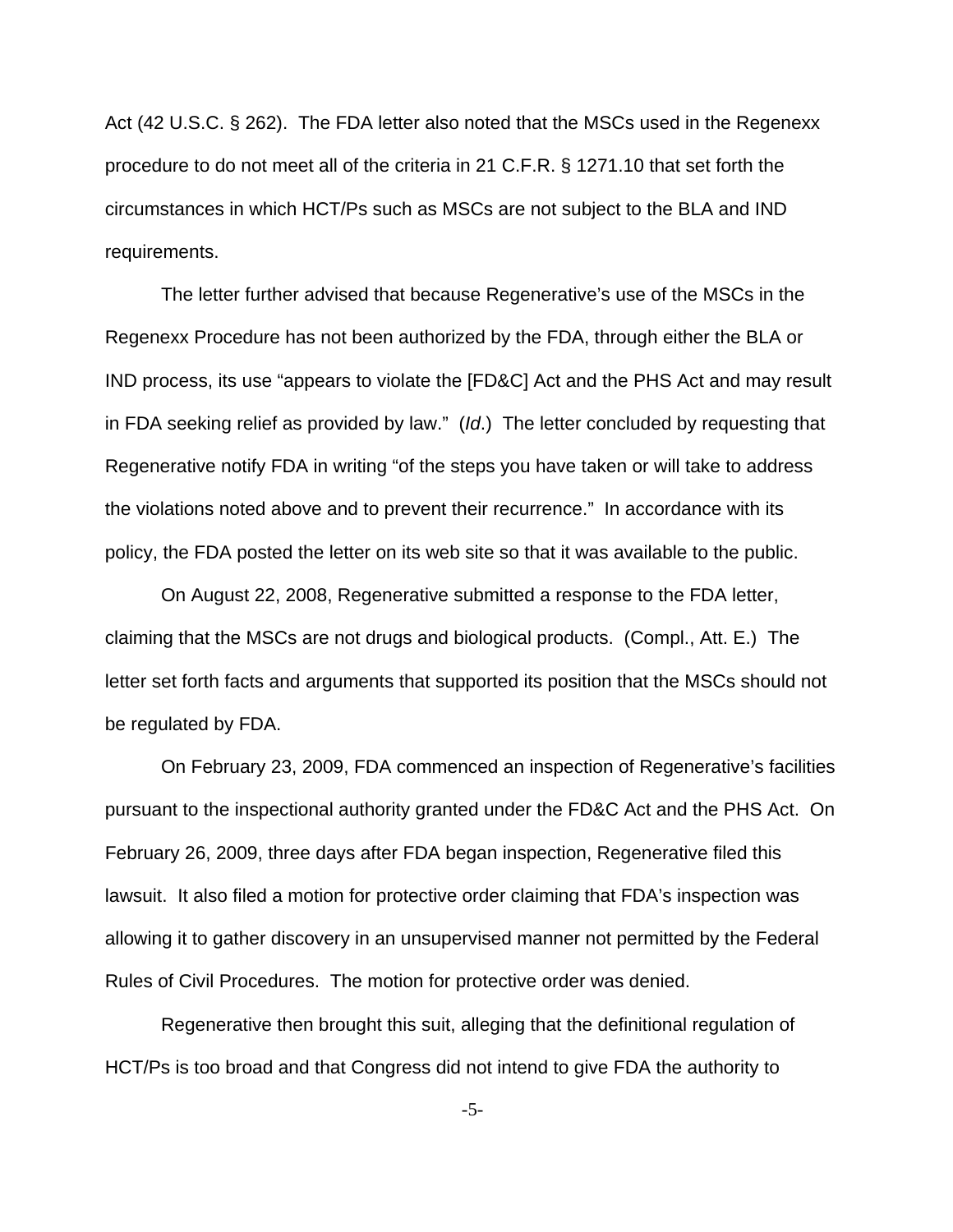regulate the use of HCT/Ps in the person from who they were obtained (autologous use). When viewed in the context of Plaintiff's medical practice, it is argued that what was at one time a regulatory scheme narrowly tailored to prevent the spread of communicable diseases from human tissue donors to human tissue recipients, became in 2005 a targeted effort of the FDA to regulate much more. Regenerative also asserts that the FDA does not have the authority to regulate the practice of medicine, even when it involves the manipulation of stem cells.

Plaintiff seeks a judicial declaration pursuant to 28 U.S.C. § 2201 et.seq., that (1) the FD&C Act does not give the FDA jurisdiction to regulate the practice of medicine; (2) FDA's decision that Regenerative's manipulation of MSCs in its Regenexx Procedure make the MSCs drugs for which an IND is required or biological products for which a BLA is required is arbitrary and capricious; and (3) 21 C.F.R. § 1721.3(d) is *ultra vires.* Plaintiff also seeks an order enjoining the FDA from regulating the Regenexx medical Procedure via FDA's July 25, 2008, and costs and attorneys' fees.

#### III. ANALYSIS

#### A. Standard of Review

A motion to dismiss under Rule 12(b)(1) can be either a facial attack on the sufficiency of the allegations of the complaint as to subject matter jurisdiction or a challenge to the actual facts upon which subject matter jurisdiction is based. Ruiz v. McDonnell, 299 F.3d 1173, 1180 (10th Cir. 2002). In this case, Defendants are raising a facial attack on the sufficiency of the allegations as to subject matter jurisdiction.

Defendants also move to dismiss the Complaint under Fed. R. Civ. P. 12(b)(6). When considering a motion to dismiss pursuant to Rule 12(b)(6), the Court "assumes the

-6-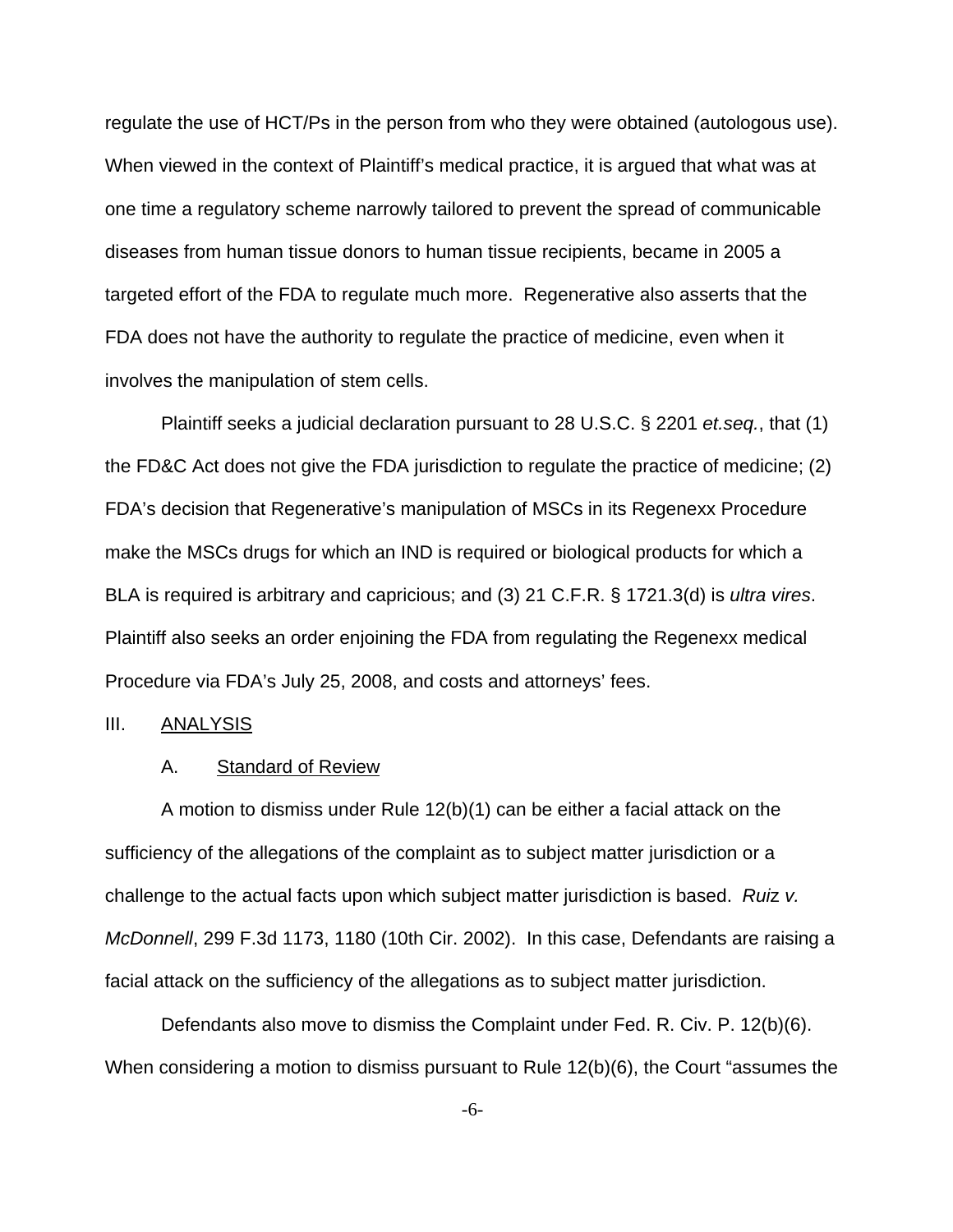truth of the plaintiff's well-pleaded factual allegations and view[s] them in the light most favorable to the plaintiff." Ridge at Red Hawk, L.L.C. v. Schneider, 493 F.3d 1174, 1177 (10th Cir. 2007). "To survive a motion to dismiss, a complaint must contain sufficient factual matter, accepted as true, to 'state a claim to relief that is plausible on its face.'" Ashcroft v. Iqbal, \_\_\_ U.S., 129 S. Ct. 1937, 1949 (2009). Plausibility, in the context of a motion to dismiss, means that the plaintiff pled facts which allow "the court to draw the reasonable inference that the defendant is liable for the misconduct alleged." Id. If the allegations state a plausible claim for relief, such claim survives the motion to dismiss. Id. at 1950.

## B. Whether Dismissal is Appropriate of the Claims for Declaratory Judgment and Injunctive Relief

FDA asserts that the Court does not have jurisdiction under the Administrative Procedure Act ("APA"), 5 U.S.C. § 704, to review Plaintiff's complaint alleging that the definitional regulation of HCT/Ps is too broad and not authorized by Congress. This regulation was issued under a provision of the PHS Act that provides for regulations "necessary to prevent the introduction, transmission, or spread of communicable diseases." 42 U.S.C. § 264(a). In Regenerative's view, autologous use of HCT/Ps cannot possibly cause communicable diseases and that, therefore, FDA's definitional regulation is ultra vires. FDA asserts in response that this is a factual issue that cannot be resolved until FDA brings an action against Regenerative. Since such an action has not yet been brought, FDA argues that this case is not ripe.

Ripeness is a justiciability doctrine designed "to prevent the courts, through avoidance of premature adjudication, from entangling themselves in abstract

-7-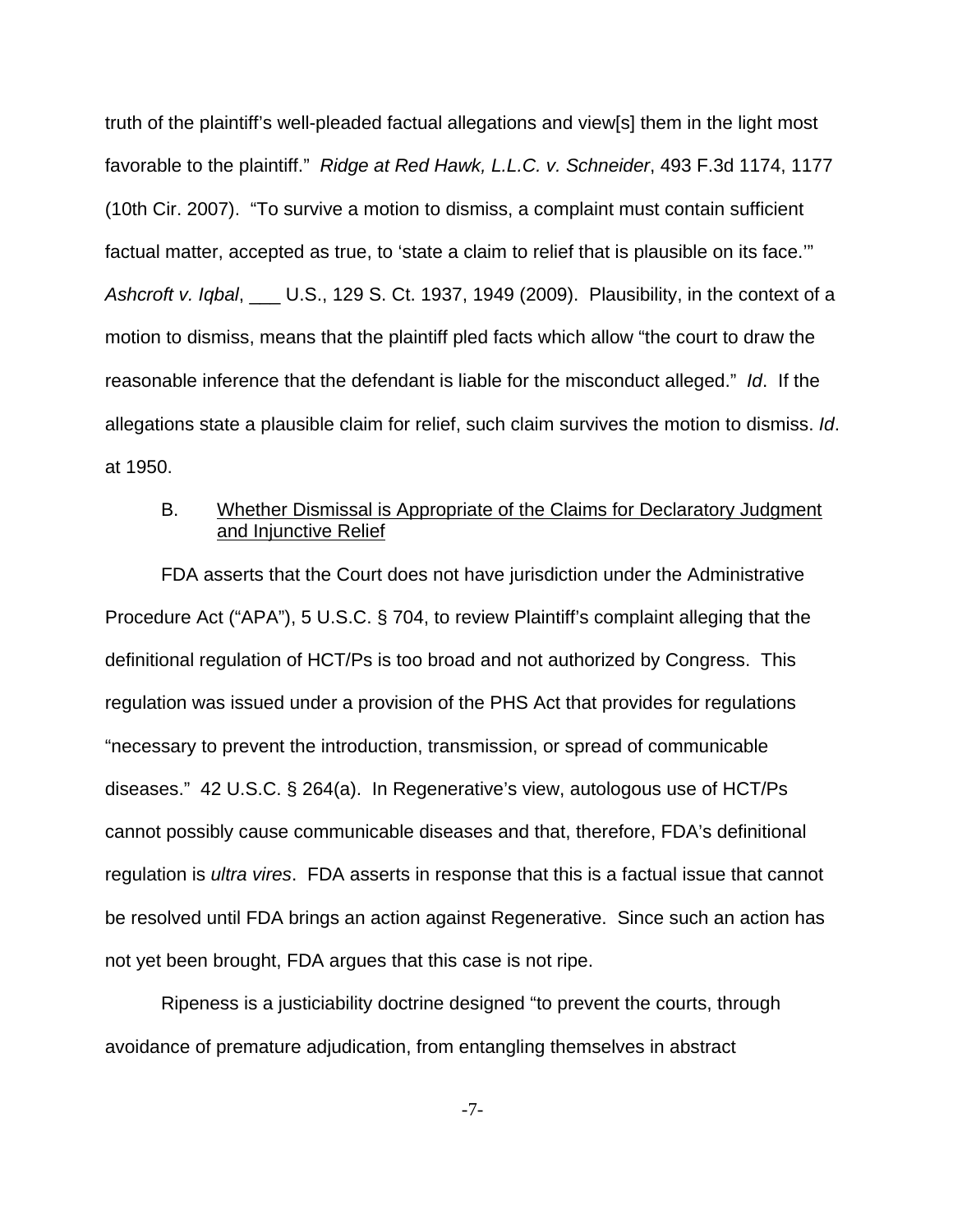disagreements over administrative policies, and also to protect the agencies from judicial interference until an administrative decision has been formalized and its effects felt in a concrete way by the challenging parties." Abbott Labs. v. Gardner, 387 U.S. 136, 148- 149 (1967), overruled on other grounds, Califano v. Sanders, 430 U.S. 99, 105 (1977). To determine whether administrative action is ripe for judicial review, the Court evaluates: (1) the fitness of the issues for judicial decision and (2) the hardship to the parties of withholding court consideration. Id. at 149.

When applying this two-prong test, the Court examines four factors: (1) whether the issues in the case are purely legal; (2) whether the agency action involved is "final agency action" within the meaning of the APA; (3) whether the action has or will have a direct and immediate impact upon the plaintiff; and (4) whether the resolution of the issues will promote effective enforcement and administration by the agency. See Park Lake Res., L.L.C. v. U.S. Dep't of Agric., 197 F.3d 448, 450 (10th Cir. 1999). The plaintiff bears the burden of establishing that its case is ripe for judicial review. Coal. for Sustainable Res., Inc. v. U.S. Forest Serv., 259 F. 3d 1244, 1250 (10th Cir. 2001) After applying the Abbott Labs test, I conclude that Regenerative has failed to meet its burden of showing that this case is ripe.

### 1. Fitness

A claim is fit for review by this Court if the issues raised are primarily legal and the administrative action is final. Friends of Marolt Park v. U.S. Dep't of Transp., 382 F.3d 1088, 1094 (10th Cir. 2004); State of Cal., Dept. of Educ. v. Bennett, 833 F.2d 827, 833 (9th Cir. 1987). In determining whether an agency action is final, the court inquires: (1) whether the impact of the action is "direct and immediate;" (2) whether the action marks

-8-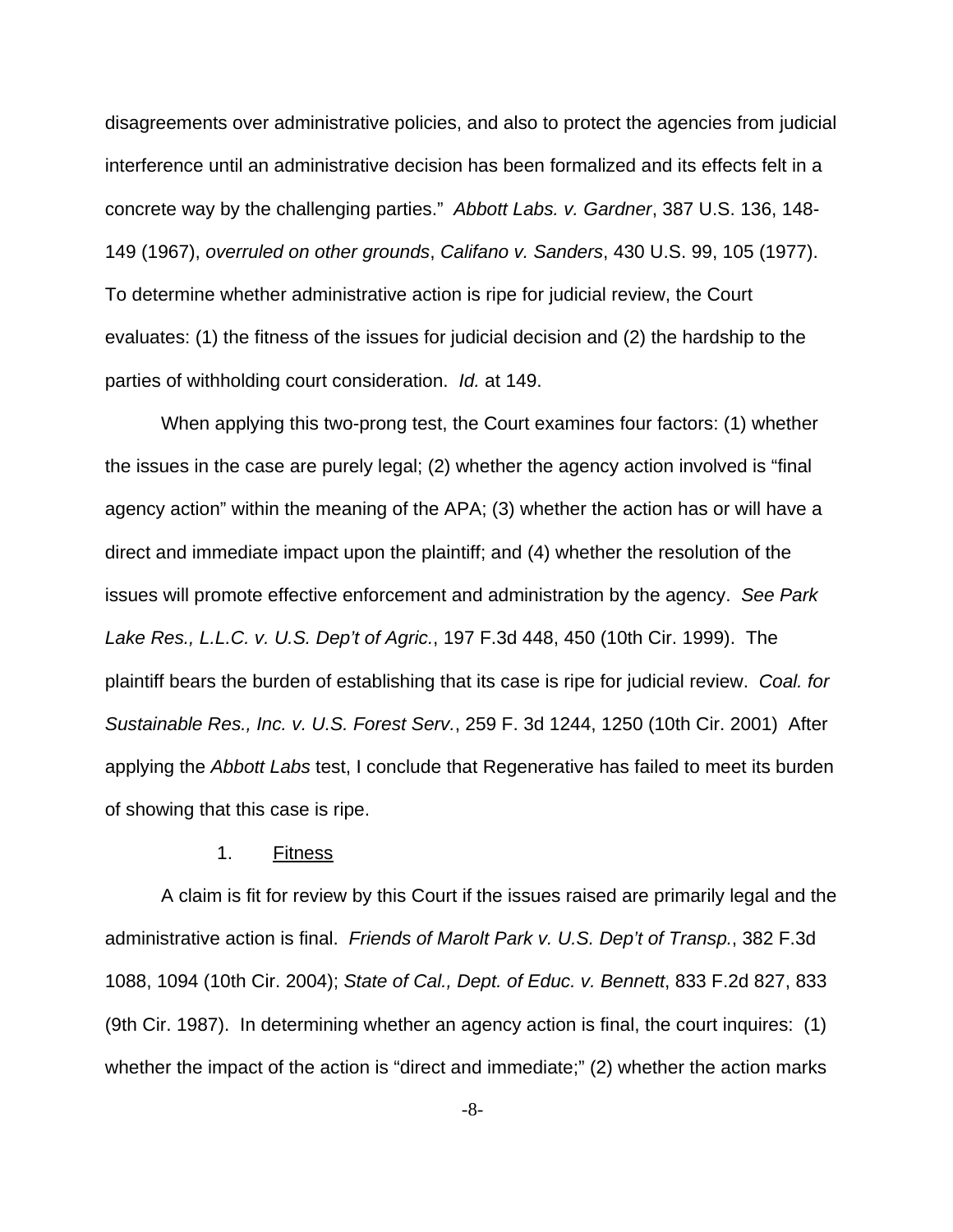the consummation of an agency's decision-making process; and (3) whether the action settles the rights and obligation of parties, or gives rise to legal consequences." Gordon v. Norton, 322 F.3d 1213, 1220 (10th Cir. 2003).

One of the hallmarks of finality in this context is whether "legal consequences will flow" from the agency actions. Bennett v. Spear, 520 U.S. 154, 178 (1997). The requirement of finality is interpreted pragmatically. Abbott Labs., 387 U.S. at 149-150. A court looks to whether the agency action represents the final administrative word to insure that judicial review will not interfere with the agency's decision-making process." Bennett, 833 F.2d at 833.

In the present case, the FDA asserts that its enforcement action against Regenerative does not constitute a legal question, nor is it a "final agency action" as defined under the APA. In response, Regenerative contends that it is not asking the Court to decide on a particular FDA enforcement action, rather, it is challenging the unlawful creation of a new definition of HCT/P under the regulation promulgated in 2005. Plaintiff explains in its response brief that it challenges 21 C.F.R. § 1271.3(d) as being unlawful for two reasons. First, it asserts that the regulation was not changed pursuant to the APA's notice and comment rulemaking procedures. Second, Regenerative asserts that the change in the regulation was made in excess of the FDA's jurisdiction, and thereby purports to give jurisdiction to the FDA never afforded to it by Congress.

Viewing the pleadings in a light most favorable to Regenerative, I agree that it has pled such a claim. Specifically, Claim Six of the Complaint pleads that FDA's definition of HCT/Ps is ultra vires. "An 'agency action' includes any 'rule,' defined by the Act as 'an agency statement of general or particular applicability and future effect designed to

-9-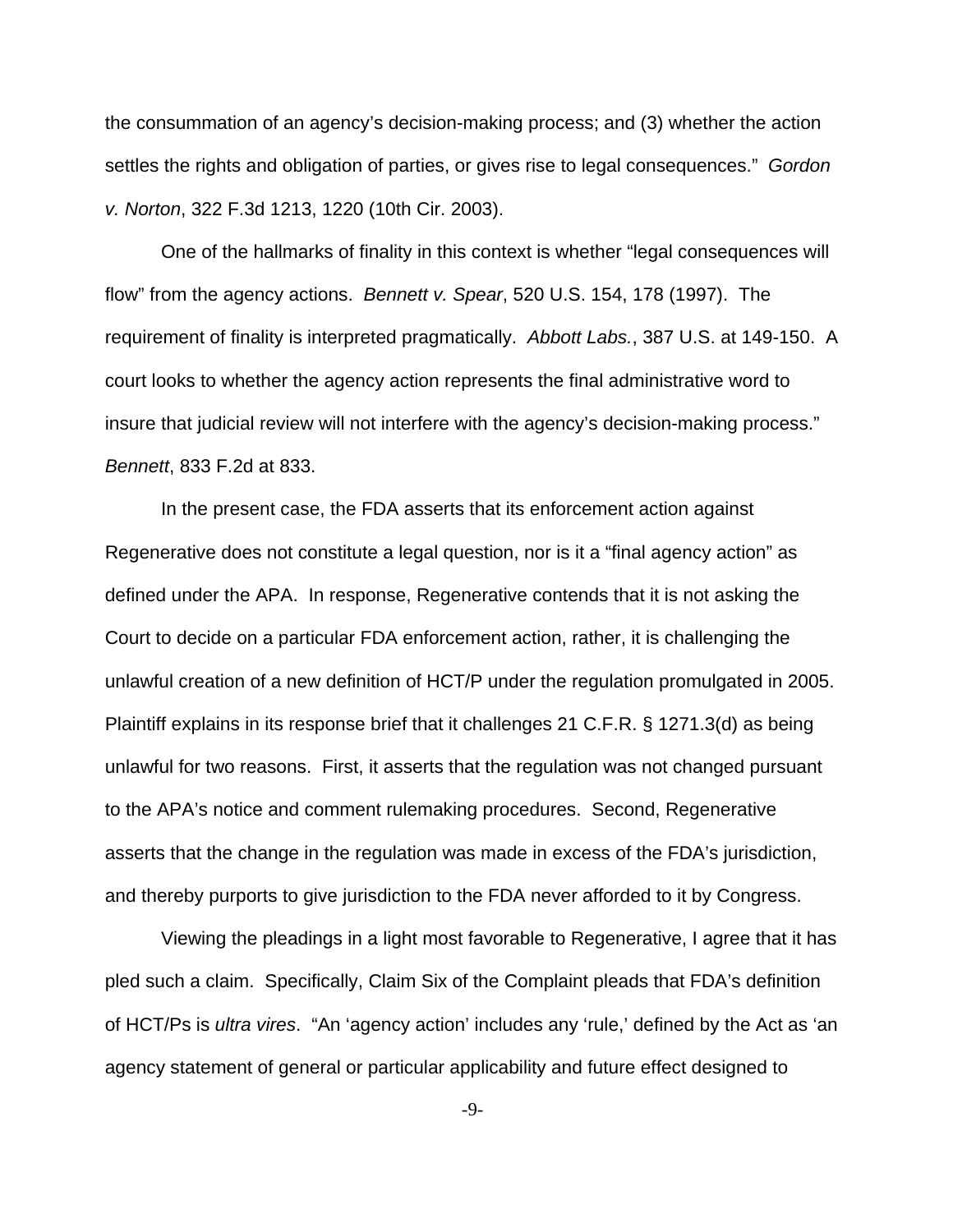implement, interpret, or prescribe law or policy.'" Abbott Labs, 387 U.S. at 149. Here, Regenerative is challenging the validity of a promulgated regulation which it claims was in excess of FDA's jurisdiction. In Toliet Goods Ass'n, Inc. v. Gardner, 387 U.S. 158, 164 (1967), the Supreme Court recognized that a claim presents a purely legal question when it challenges whether a regulation is "totally beyond the agency's power under the statute." Therefore, when fashioned in the light most favorable to the plaintiff's pleading, the Court concludes that this claim requires no further fact-finding and therefore is fit for judicial review.

However, the remainder of Regenerative's claims all involve fact-finding specific to the Regenexx procedure and whether the MSCs used in the Regenexx procedure implicate the Part 1271 regulations under the PHS Act. Specifically, Plaintiff asserts the following additional claims: (1) the Regenexx Procedure constitutes the practice of medicine and is beyond the scope of the FDA's regulatory authority and jurisdiction; (2) the PHS Act does not give the FDA jurisdiction over the practice of medicine and the FDA should be enjoined from regulating the Regenexx Procedure; (3) the FDA Act does not give the FDA jurisdiction over the Regenexx Pocedure because it is the practice of medicine; and (4) FDA's decision that Regenerative's manipulation of MSCs makes the MSCs "drugs" for which an IND is required or biological products for which a BLA is required is arbitrary and capricious.

I agree with FDA that these claims will require a factual inquiry into whether FDA can regulate autologous use of human cells, tissues, or cellular or tissue-based products ("HCT/Ps") and their functions. I also agree with FDA that the claims do not involve a

-10-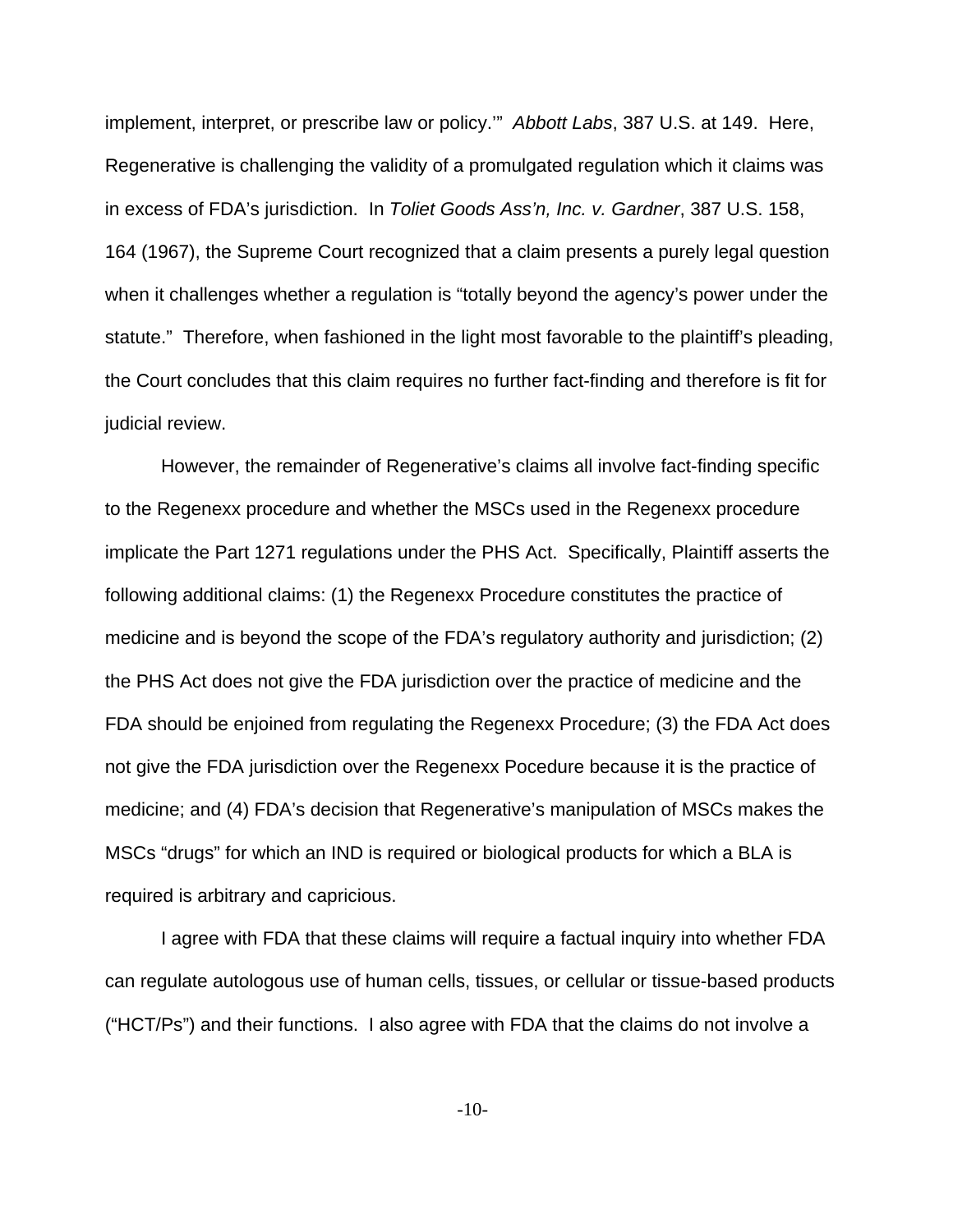final FDA action interpreting and applying Part 1271 "to a specific set of circumstances" as required for the action to be ripe and fit for review. As the Supreme Court has stated:

[A] regulation is not ordinarily considered the type of agency action 'ripe' for judicial review under the [Administrative Procedure Act (APA) ] until the scope of the controversy has been reduced to more manageable proportions, and its factual components fleshed out, by some concrete action applying the regulation to the claimant's situation in a fashion that harms or threatens to harm him.

#### Lujan v. Nat'l Wildlife Fed'n, 497 U.S. 871, 891 (1990).

Although Regenerative acknowledges FDA's authority to "control communicable diseases," it asks this Court to find, as a matter of law, that Congress intended to foreclose the possibility that FDA would regulate any autologous use of HCT/Ps – regardless of the type of HCT/Ps, the intended use of the HCT/Ps, the degree to and circumstances under which the HCT/Ps are manipulated prior to implantation, and regardless of how these factors may contribute to the transmission of diseases. Pl. Opp. at 3, 11. As a result of the posture of this litigation, such a task would be unduly complex and speculative. The Court would have to assess the likelihood of the transmission of a wide range of diseases, under diverse methods for processing numerous types of HCT/Ps with various autologous uses, to determine at this stage whether FDA's regulation defining HCT/Ps, 21 C.F.R. § 1271.3(d), is "ultra vires" in all possible circumstances. Only a final FDA action interpreting and applying Part 1271 (including its exceptions) to a specific set of circumstances would reduce this amorphous inquiry to a controversy of "more manageable proportions." See Nat'l Parks Hospitality Ass'n v. Dep't of Interior, 538 U.S. 803, 811-12 (2003) (holding that a legal question is not always a final agency action that is ripe for review).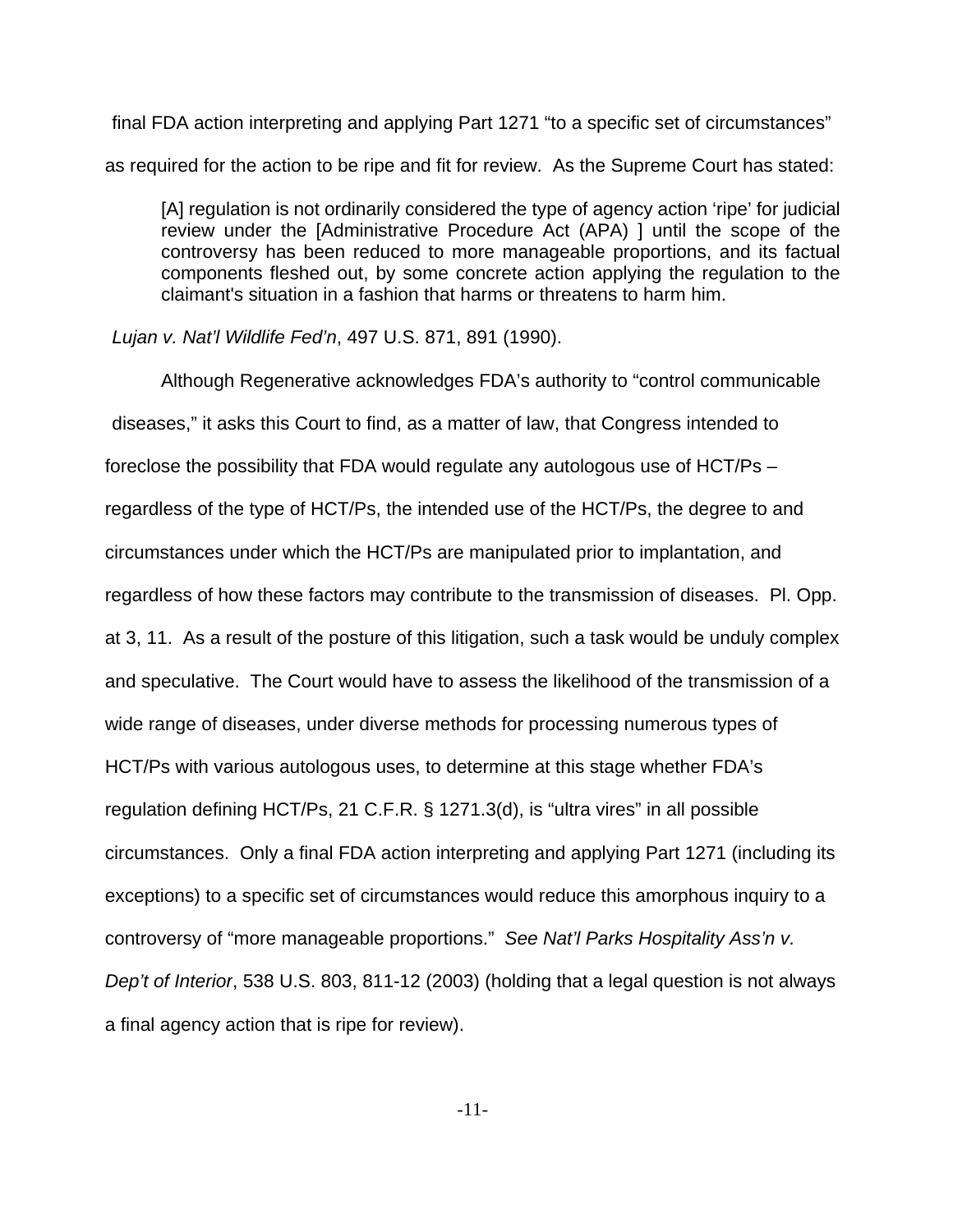Similarly, the July 25, 2008, FDA warning letter is not a "final agency action" as defined under the APA. Instead, it is a "tentative or interlocutory action" which does not constitute a final agency action. Schering-Plough Healthcare Prods., Inc. v. Schwarz Pharma, Inc., 547 F. Supp. 2d 939, 946 (E.D. Wis. 2008) (FDA letters indicating in the opinions of the officials who wrote the letter that the defendants' products were misbranded were not final agency actions); Clinical Reference Lab., Inc. v. Sullivan,791 F. Supp. 1499, 1501, 1502-1503 (D. Kan. 1992) (regulatory letters including a letter of warning from the FDA, stating that risk assessment protocol for HIV-1 violated the FD&C Act and demanding a cease of activities was not final agency action, as "[s]uch letters do not bind the agency to the views expressed in them"), aff'd in part, rev'd in part on other grounds, 21 F.3d 1026 (10th Cir. 1994); see also See Mobil Exploration & Producing U.S., Inc. v. Dep't of Interior, 180 F.3d 1192, 1198 (10th Cir. 1999) (letter from MMS advising that it was conducting a review of a party's valuation of crude oil for royalty purposes and requesting information was not final agency action as it "served only to initiate further proceedings by which the MMS could determine whether the party owed royalties and "was not the consummation of the agency's decisionmaking process"); Dietary Supplement Coal., Inc. v. Sullivan, 978 F.2d 560, 563 (9th Cir. 1992) ("regulatory letters do not constitute final agency action"), cert. denied, 508 U.S. 906 (1993). Based on the foregoing, I find that Claims One Through Five are not fit for judicial review.

### 2. Hardship

Even though the Court is persuaded that Claim Six presented by Regenerative is fit for judicial review, Regenerative has failed to demonstrate the required hardship that would result from the Court's withholding consideration of this as well as all of

-12-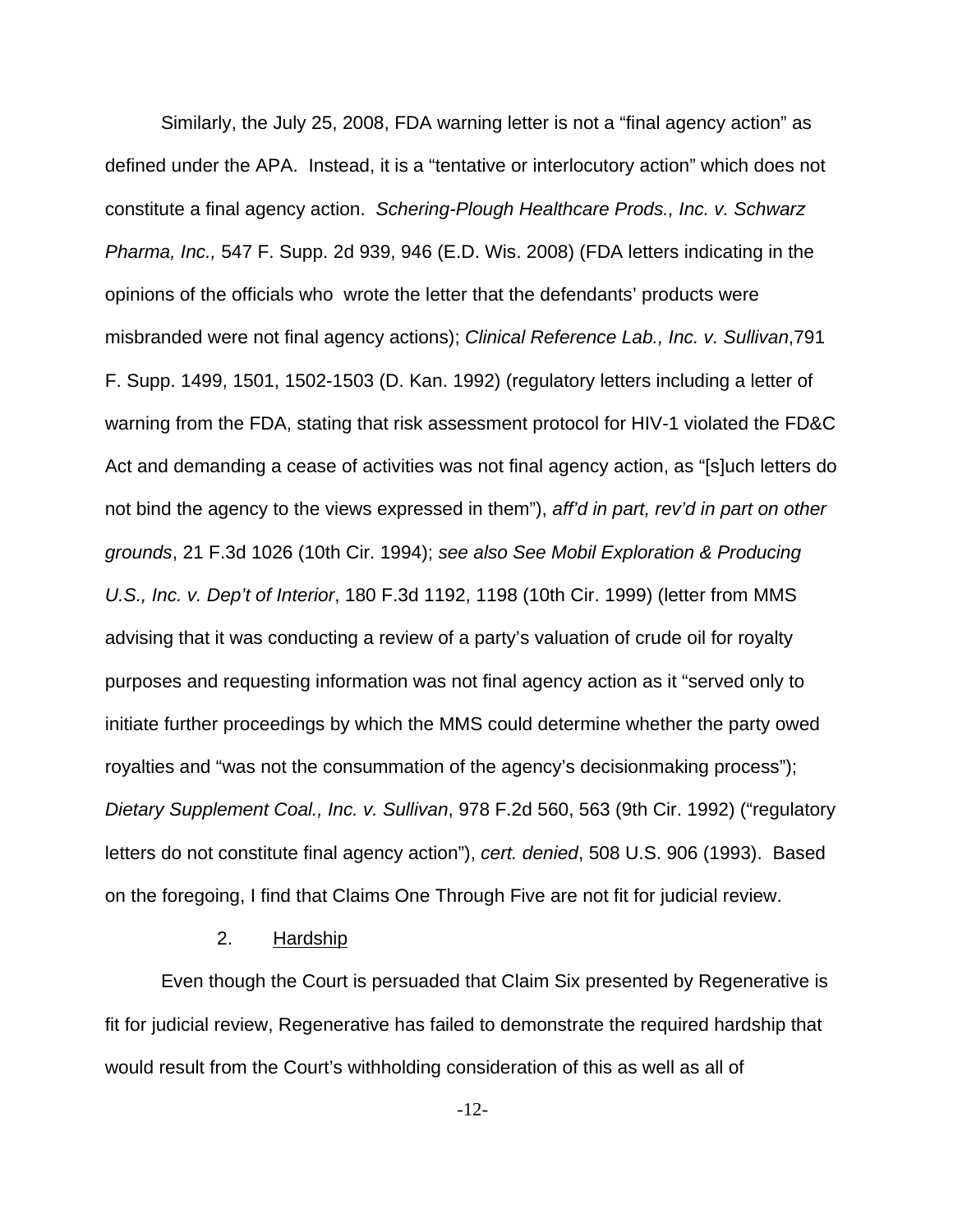Regenerative's claims. Courts are clear in holding that "the hardship element of the Abbott Labs standard is not met unless a litigant shows that withholding review would result in 'direct and immediate' hardship and would entail more than possible financial loss." Gordon, 322 F.3d at 1219; see also Principal Life Ins. Co. v. Robinson, 394 F.3d 665, 670 (9th Cir. 2005); W. Oil & Gas Ass'n v. Sonoma County, 905 F.2d 1287, 1291 (9th Cir. 1990). The costs to the plaintiff must be significant, or the agency must have taken "concrete action" impairing plaintiff's interest to cause a true hardship. See Utah v. U.S. Dep't of Interior, 535 F.3d 1184, 1197-98 (10th Cir. 2008).

Here, Regenerative argues that if it complied with the new regulation, it would experience "tremendous hardship." Analogizing its case to Abbott Labs, Regenerative contends that the new regulation forces its medical practice to make the "Hobson's choice between obeying the order or incur the risks of noncompliance," such as the possibility of "warning letter, seizure, injunction, criminal prosecution, and the disqualification of Regenerative's licensed physicians as clinical investigators." It argues that its position is stronger and more urgent than the petitioners in Abbott Labs because the parties in Abbott Labs had not been advised of any potential violation, whereas Regenerative has already received a warning letter from the FDA on July 28, 2008.

I find Regenerative's reliance on Abbott Labs unavailing. In that case, a regulation was promulgated that required manufacturers of prescription drugs to print the 'established name' of the drug 'prominently...for any proprietary name or designation for such drug,' on labels and other printed material. Abbott Labs, 387 U.S. at 138. A group of drug manufacturers challenged this regulation and the Supreme Court granted preenforcement review based on the finding that the impact was "sufficiently direct and

-13-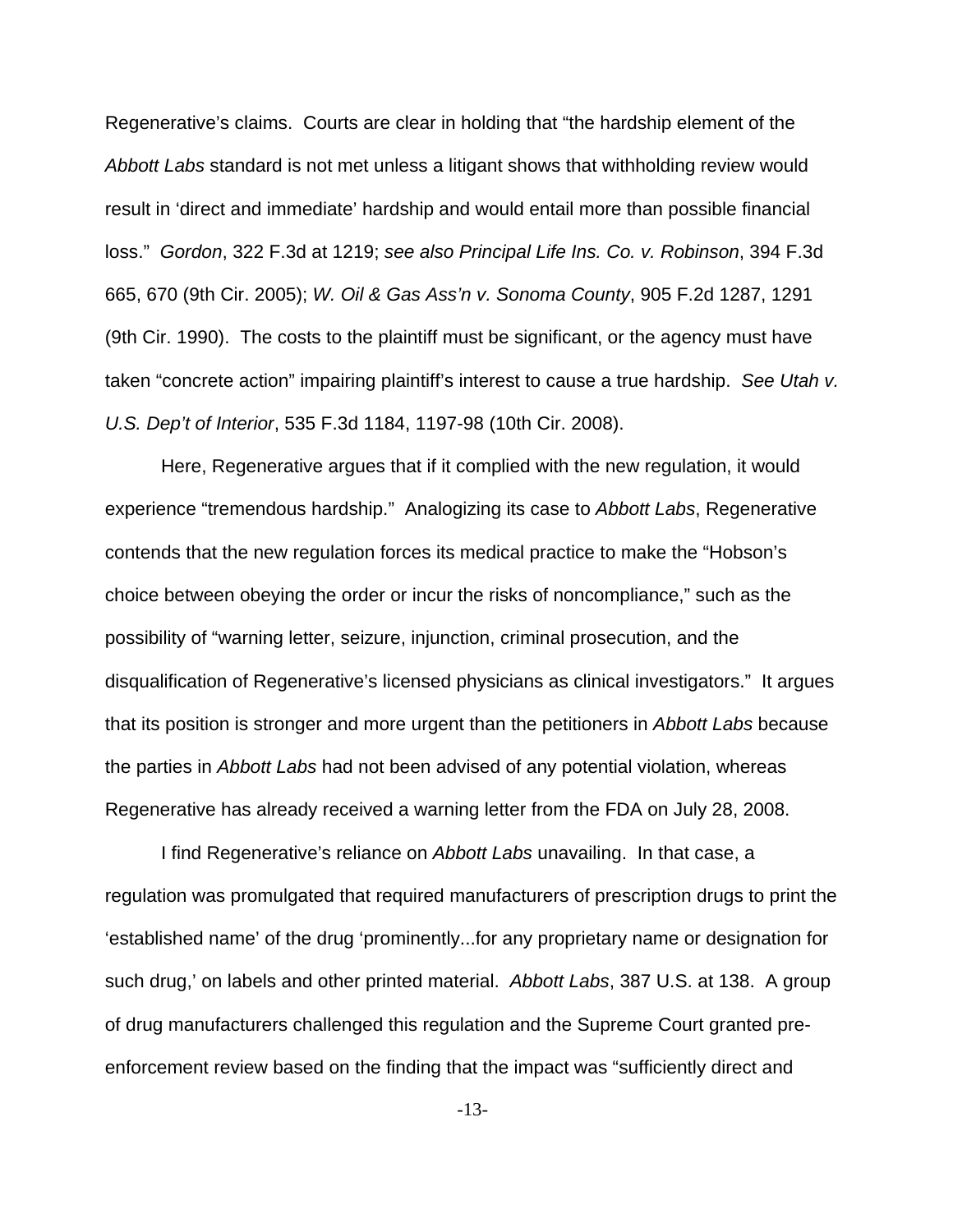immediate." Id. at 139, 152. However, the Court also qualified the scope of the review to regulations that were "clear-cut" and "made effective immediately upon publication." Id. at 152. This is not the case here. The new regulation, as the FDA explains, encompasses a tiered, risk-based framework that regulate a variety of HCT/Ps. Depending on how the HCT/Ps are characterized, they can either fall in or out of the ambit of the new regulation. Here, the issues disputed are precisely whether the MSCs used in Regenerative's Regenexx procedure are intended for non-homologous uses and therefore subject to the regulation. Even the FDA concedes that the determination of which regulations and statutes should govern Regenerative's use of HCT/Ps is uncertain at this juncture. Therefore, the regulation as it applies to Regenerative's use of HCT/PS is far from "clear-cut" and Abbott Labs is inapposite.

Secondly, as FDA correctly noted, the July 28, 2008 letter has had no immediate impact on Regenerative. The letter on its face only concludes that Regenerative "appear" to violate the PHS Act and "may" result in FDA seeking relief as provided by law, but it does not compel Regenerative to change its conduct. Indeed, FDA was only beginning its investigation into whether there was a violation of the PHS Act when this lawsuit was commenced and the agency's decisionmaking process has not been consummated. Further, while Regenerative asserts that its practice of medicine may be impacted, its argument is conclusory and speculative. Finally, as to Regenerative's argument that it may face seizure, criminal prosecution and public humiliation, the perceived threat of enforcement action is felt no more strongly by Regenerative than by any other entity anticipating a disagreement with FDA over whether or how its activities should be regulated. The fact remains that Regenerative has not shown any specific

-14-